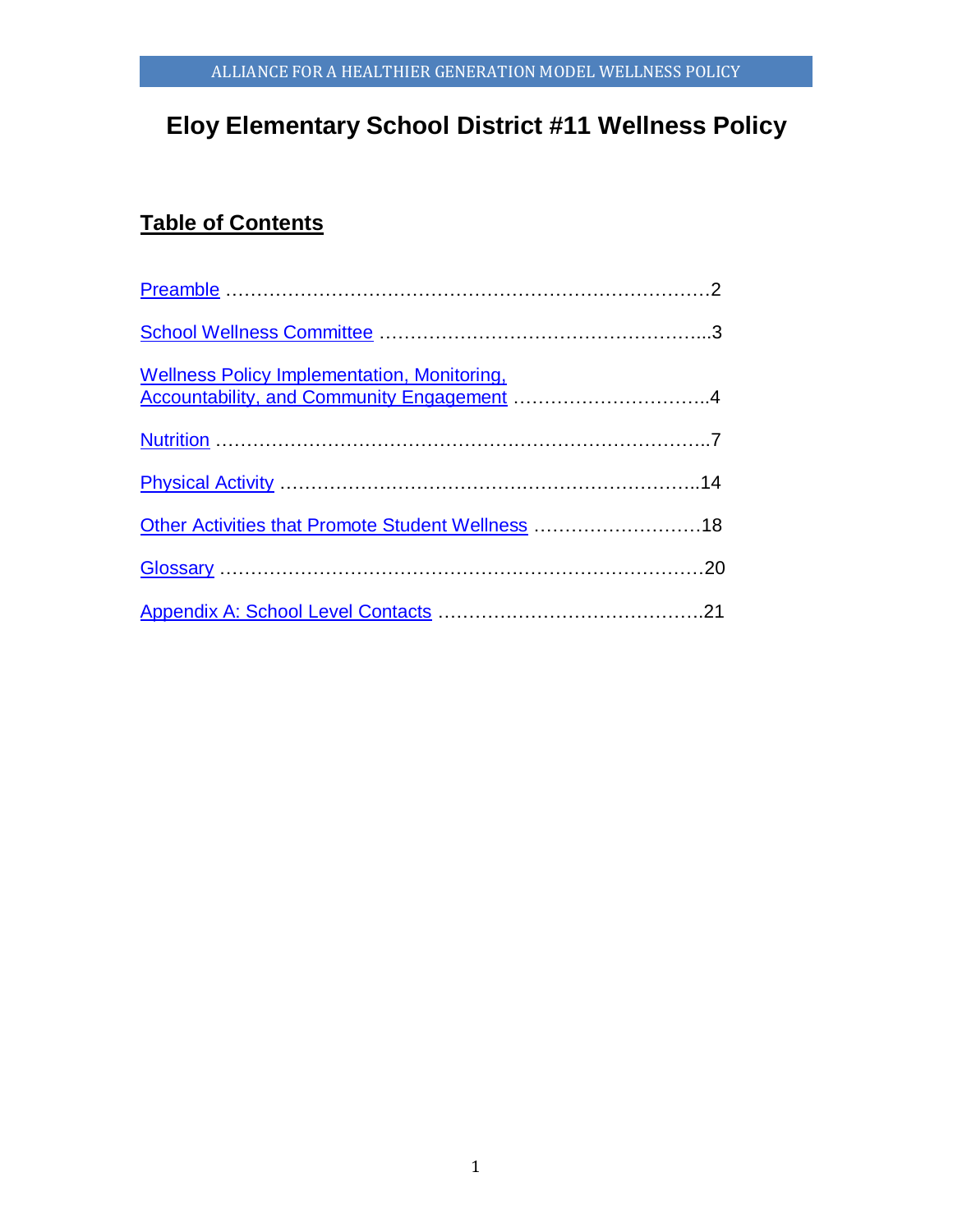# **ELOY ELEMENTARY SCHOOL DISTRICT No. #11 Wellness Policy**

# <span id="page-1-0"></span>**Preamble**

*Eloy Elementary School District #11* (hereto referred to as the District) is committed to the optimal development of every student. The District believes that for students to have the opportunity to achieve personal, academic, developmental, and social success, we need to create positive, safe, and health-promoting learning environments at every level, in every setting, throughout the school year.

Research shows that two components, good nutrition and physical activity before, during, and after the school day, are strongly correlated with positive student outcomes. For example, student participation in the U.S. Department of Agriculture's (USDA) School Breakfast Program is associated with higher grades and standardized test scores, lower absenteeism, and better performance on cognitive tasks.<sup>1,2,3,4,5,6,7</sup> Conversely, less-than-adequate consumption of specific foods including fruits, vegetables, and dairy products, is associated with lower grades among students.<sup>8,9,10</sup> In addition, students who are physically active through active transport to and from school, recess, physical activity breaks, high-quality physical education, and extracurricular activities – do better academically.11,12,13,14

This policy outlines the District's approach to ensuring environments and opportunities for all students to practice healthy eating and physical activity behaviors throughout the school day while minimizing commercial distractions. Specifically, this policy establishes goals and procedures to ensure that:

- Students in the District have access to healthy foods throughout the school day—both through reimbursable school meals and other foods available throughout the school campus—in accordance with Federal and state nutrition standards;
- Students receive quality nutrition education that helps them develop lifelong healthy eating behaviors;
- Students have opportunities to be physically active before, during, and after school;
- Schools engage in nutrition and physical activity promotion and other activities that promote student wellness;
- School staff are encouraged and supported to practice healthy nutrition and physical activity behaviors in and out of school;
- The community is engaged in supporting the work of the District in creating continuity between school and other settings for students and staff to practice lifelong healthy habits; and
- The District establishes and maintains an infrastructure for management, oversight, implementation, communication about, and monitoring of the policy and its established goals and objectives.

This policy applies to all students, staff, and schools in the District.

 *The District will coordinate the wellness policy with other aspects of school management, including the District's School Improvement Plan, when appropriate.*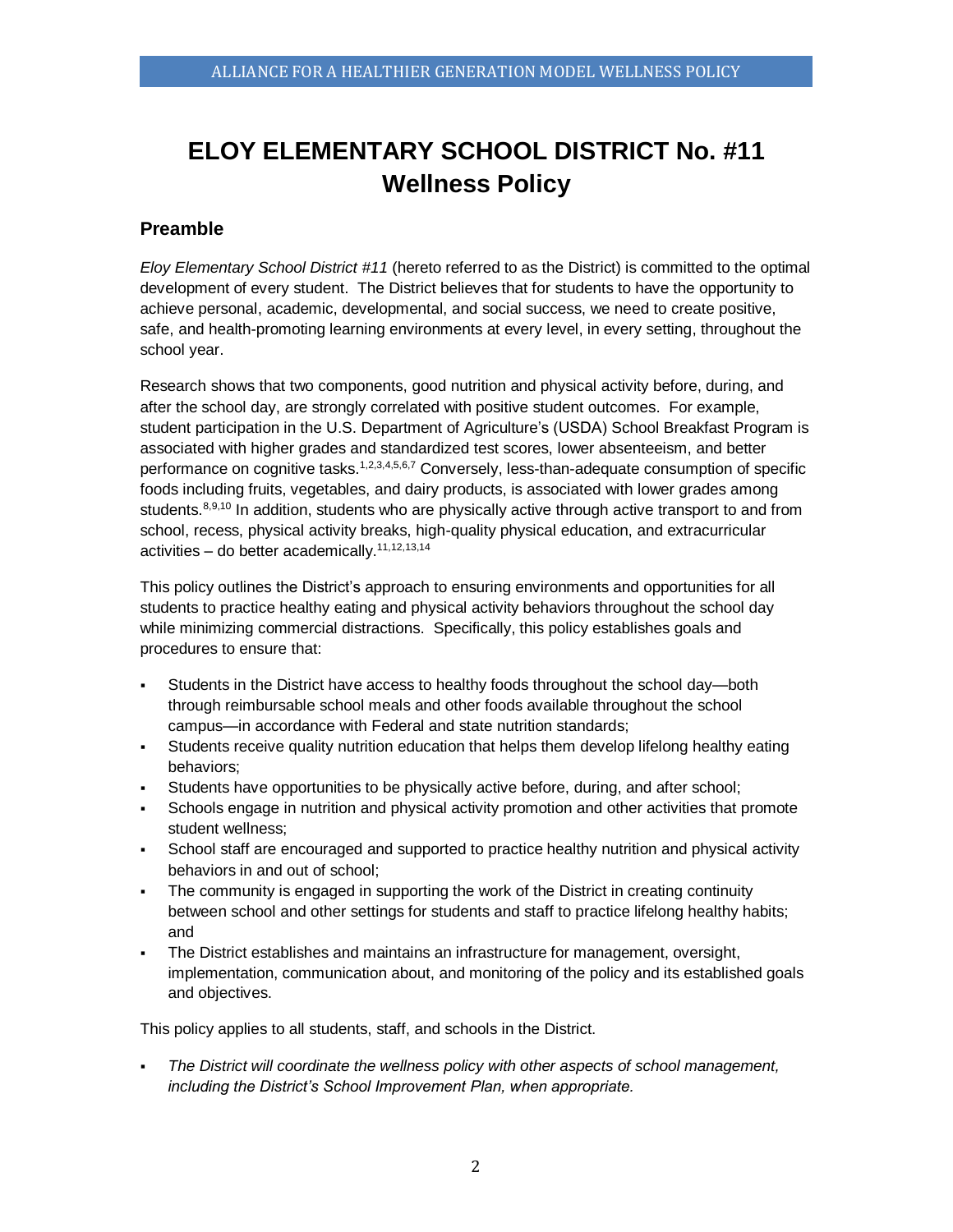*NOTE: Will also include any relevant data or statistics from state or local sources supporting the need for establishing and achieving the goals in this policy.]*

# <span id="page-2-0"></span>**I. School Wellness Committee**

# *Committee Role and Membership*

The District will convene a representative district wellness committee (hereto referred to as the DWC or work within an existing school health committee) that meets quarterly at least four times per year to establish goals for and oversee school health and safety policies and programs, including development, implementation, and periodic review and update of this district-level wellness policy (heretofore referred as "wellness policy").

The DWC membership will represent all school levels (elementary and secondary schools) and include (to the extent possible), but not be limited to: parents and caregivers; students; representatives of the school nutrition program (ex., school nutrition director); physical education teachers; health education teachers; school health professionals (ex., health education teachers, school health services staff [i.e., nurses, physicians, dentists, health educators, and other allied health personnel who provide school health services], and mental health and social services staff [i.e., school counselors, psychologists, social workers, or psychiatrists]; school administrators (ex., superintendent, principal, vice principal), school board members; health professionals (ex., dietitians, doctors, nurses, dentists); and the general public. To the extent possible, the DWC will include representatives from each school building and reflect the diversity of the community.

# *Leadership*

The Superintendent or designee(s) will convene the DWC and facilitate development of and updates to the wellness policy, and will ensure each school's compliance with the policy.

| Name                 | Title                           | Email address               | Role                                   |
|----------------------|---------------------------------|-----------------------------|----------------------------------------|
| Angela Acuna         | Parent Liaison                  | angela.acuna@eloyesd.org    | Parent and<br>community<br>coordinator |
| David Crumbaker      | <b>PE</b> Teacher               | David.crumbaker@eloyesd.org | PE Teacher                             |
| <b>Trina Masters</b> | <b>Food Service</b><br>Director | Trina.masters@eloyesd.org   | <b>Food Services</b>                   |
| Dawn Cooper          | 2 <sup>nd</sup> Grade Teacher   | Dawn.cooper@eloyesd.org     | Teacher                                |
| Diane Wright         | <b>District Nurse</b>           | diane.wright@eloyesd.org    | <b>Nurse</b>                           |
| Shenetta Osei        | <b>District Counselor</b>       | shenetta.osei@eloyesd,org   | Counselor                              |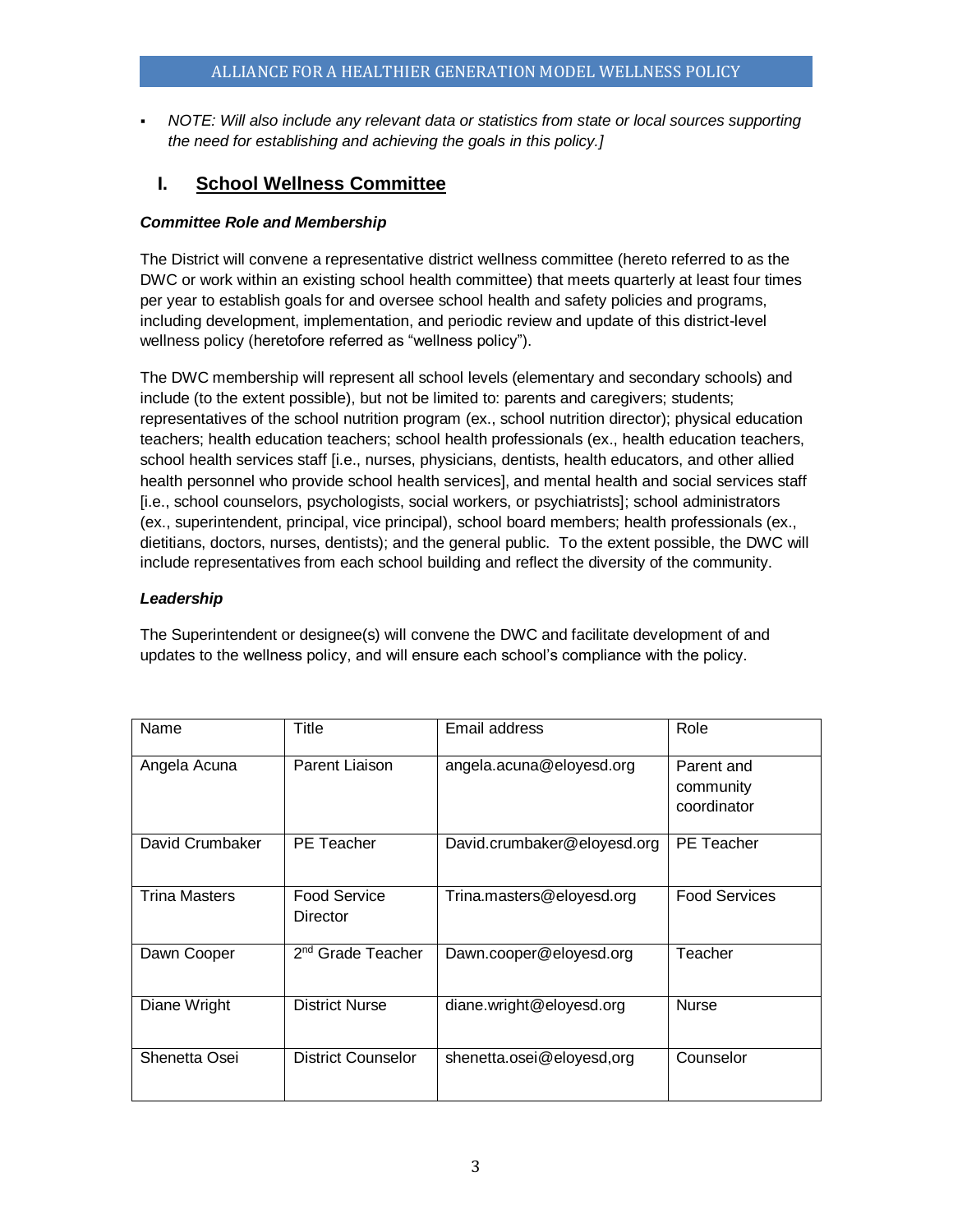Each school will designate a school wellness policy coordinator, who will ensure compliance with the policy. Refer to Appendix A for a list of school level wellness policy coordinators.

# <span id="page-3-0"></span>**II. Wellness Policy Implementation, Monitoring, Accountability, and Community Engagement**

### *Implementation Plan*

The District will develop and maintain a plan for implementation to manage and coordinate the execution of this wellness policy. The plan delineates roles, responsibilities, actions, and timelines specific to each school, and includes information about who will be responsible to make what change, by how much, where, and when, as well as specific goals and objectives for nutrition standards for all foods and beverages available on the school campus, food and beverage marketing, nutrition promotion and education, physical activity, physical education, and other school-based activities that promote student wellness. It is recommended that the school use the [Healthy Schools Program online tools](http://www.schools.healthiergeneration.org/) to complete a school level assessment based on the Centers for Disease Control and Prevention's School Health Index, create an action plan that fosters implementation, and generate an annual progress report.

This wellness policy and the progress reports can be found at: *eloyesd.org*

# *Recordkeeping*

The District will retain records to document compliance with the requirements of the wellness policy at Eloy Intermediate School Rm 302. Documentation maintained in this location will include but will not be limited to:

- The written wellness policy;
- Documentation demonstrating compliance with community involvement requirements, including (1) Efforts to actively solicit DWC membership from the required stakeholder groups; and (2) These groups' participation in the development, implementation, and periodic review and update of the wellness policy;
- Documentation of annual policy progress reports for each school under its jurisdiction; and
- Documentation of the triennial assessment\* of the policy for each school under its jurisdiction;
- Documentation demonstrating compliance with public notification requirements, including: (1) Methods by which the wellness policy, annual progress reports, and triennial assessments are made available to the public; and (2) Efforts to actively notify families about the availability of wellness policy.

# *Annual Progress Reports*

The District will compile and publish an annual report to share basic information about the wellness policy and report on the progress of the schools within the district in meeting wellness goals. This annual report will be published around the same time each year in August, and will include information from each school within the District. This report will include, but is not limited to:

- The website address for the wellness policy and/or how the public can receive/access a copy of the wellness policy;
- A description of each school's progress in meeting the wellness policy goals;
- A summary of each school's events or activities related to wellness policy implementation;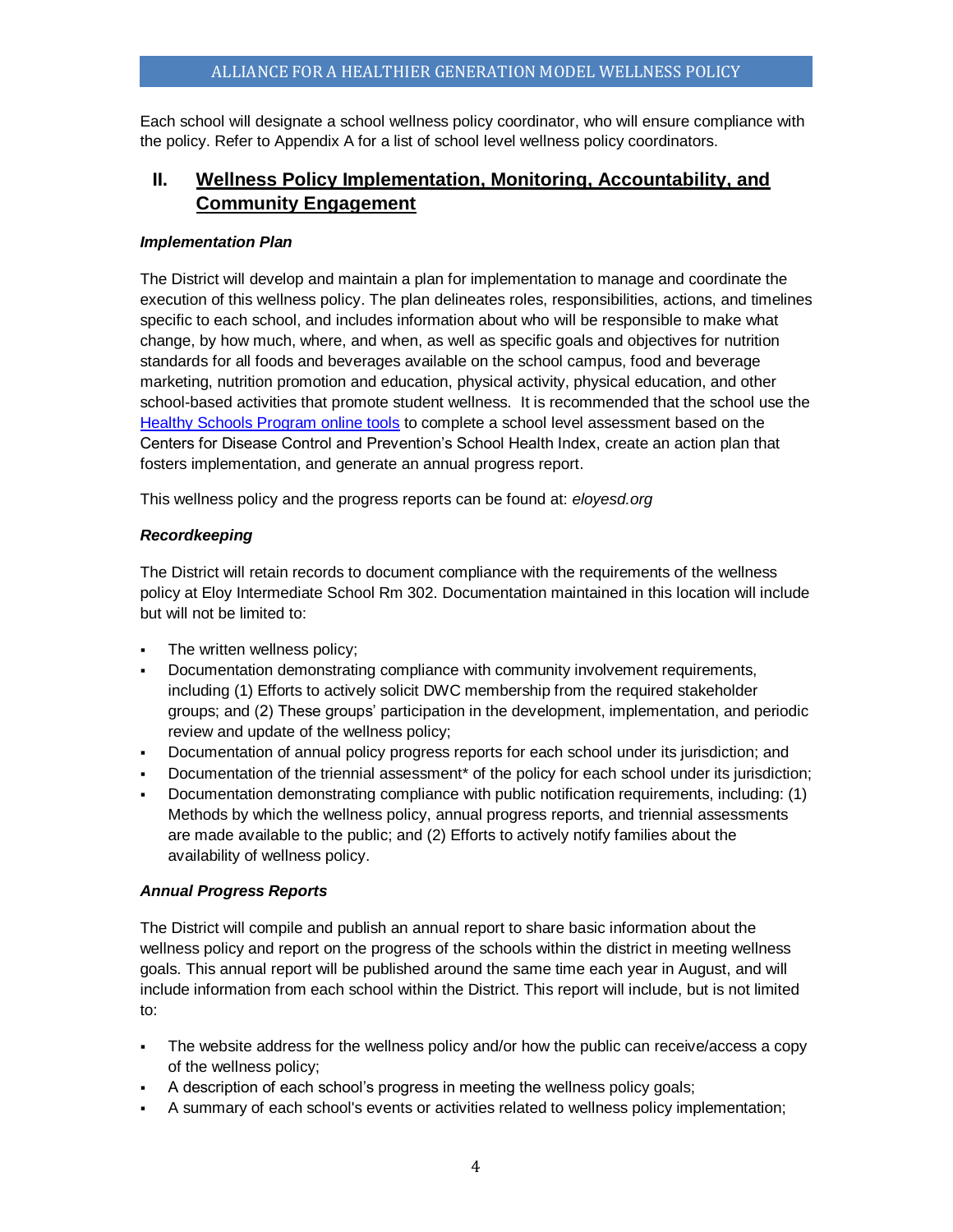- The name, position title, and contact information of the designated District policy leader(s) identified in Section I; and
- Information on how individuals and the public can get involved with the DWC or SWC.

The annual report will be available in English and Spanish.

The District, Curiel Primary School, Eloy Intermediate, and Eloy Junior High will actively notify households/families of the availability of the annual report.

The DWC, in collaboration with individual schools*,* will establish and monitor goals and objectives for the District's schools, specific and appropriate for each instructional unit, for each of the content-specific components listed in Sections III-V of this policy.

#### *Triennial Progress Assessments*

At least once every three years, the District will evaluate compliance with the wellness policy to assess the implementation of the policy and include:

- The extent to which schools under the jurisdiction of the District are in compliance with the wellness policy;
- The extent to which the District's wellness policy compares to the Alliance for a Healthier Generation's model wellness policy; and
- A description of the progress made in attaining the goals of the District's wellness policy.

The position/person responsible for managing the triennial assessment and contact information is Dr. William Eddings, Eloy Elementary School District.

The DWC, in collaboration with individual schools, will monitor schools' compliance with this wellness policy.

Curiel Primary School, Eloy Intermediate, and Eloy Junior High will actively notify households/families of the availability of the triennial progress report.

# *Revisions and Updating the Policy*

The DWC will update or modify the wellness policy based on the results of the annual progress reports and triennial assessments, and/or as District priorities change; community needs change; wellness goals are met; new health science, information, and technology emerges; and new Federal or state guidance or standards are issued. **The wellness policy will be assessed and updated as indicated at least every three years, following the triennial assessment.**

#### *Community Involvement, Outreach, and Communications*

The District is committed to being responsive to community input, which begins with awareness of the wellness policy. The District will actively communicate ways in which representatives of DWC and others can participate in the development, implementation, and periodic review and update of the wellness policy through a variety of means appropriate for that district. The District will also inform parents of the improvements that have been made to school meals and compliance with school meal standards, availability of child nutrition programs and how to apply, and a description of and compliance with Smart Snacks in School nutrition standards. The District will use electronic mechanisms, such as email or displaying notices on the district's website, as well as non-electronic mechanisms, such as newsletters, presentations to parents, or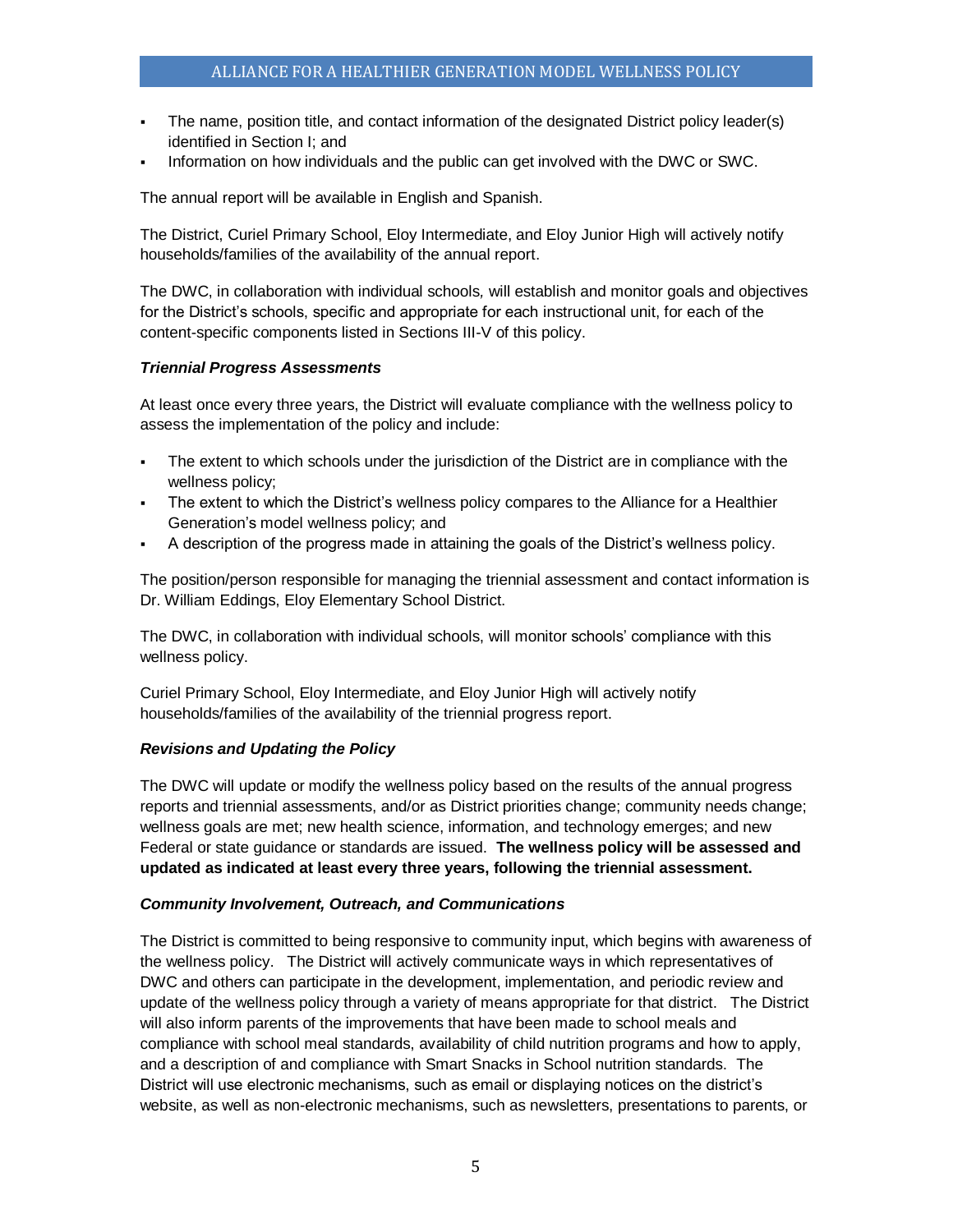sending information home to parents, to ensure that all families are actively notified of the content of, implementation of, and updates to the wellness policy, as well as how to get involved and support the policy. The District will ensure that communications are culturally and linguistically appropriate to the community, and accomplished through means similar to other ways that the district and individual schools are communicating other important school information with parents.

The District will actively notify the public about the content of or any updates to the wellness policy annually, at a minimum. The District will also use these mechanisms to inform the community about the availability of the annual and triennial reports.

# <span id="page-5-0"></span>**III. Nutrition**

# *School Meals*

Our school district is committed to serving healthy meals to children, with plenty of fruits, vegetables, whole grains, and fat-free and low-fat milk; moderate in sodium, low in saturated fat, and zero grams *trans* fat per serving (nutrition label or manufacturer's specification); and to meet the nutrition needs of school children within their calorie requirements. The school meal programs aim to improve the diet and health of school children, help mitigate childhood obesity, model healthy eating to support the development of lifelong healthy eating patterns, and support healthy choices while accommodating cultural food preferences and special dietary needs.

All schools within the District participate in USDA child nutrition programs, including the National School Lunch Program (NSLP), the School Breakfast Program (SBP), the After School Snack Program, and Summer Food Service Program (SFSP). The District also operates additional nutrition-related programs and activities including. All schools within the District are committed to offering school meals through the NSLP and SBP programs, and other applicable Federal child nutrition programs, that:

- Are accessible to all students;
- Are appealing and attractive to children;
- Are served in clean and pleasant settings;
- Meet or exceed current nutrition requirements established by local, state, and Federal statutes and regulations. (The District offers reimbursable school meals that meet [USDA](http://www.fns.usda.gov/school-meals/nutrition-standards-school-meals)  [nutrition standards.](http://www.fns.usda.gov/school-meals/nutrition-standards-school-meals))
- Promote healthy food and beverage choices using at least ten of the following [Smarter](http://smarterlunchrooms.org/ideas)  [Lunchroom techniques:](http://smarterlunchrooms.org/ideas)
	- − Whole fruit options are displayed in attractive bowls or baskets (instead of chaffing dishes or hotel pans)
	- − Sliced or cut fruit is available daily
	- − Daily fruit options are displayed in a location in the line of sight and reach of students
	- − All available vegetable options have been given creative or descriptive names
	- − Daily vegetable options are bundled into all grab and go meals available to students
	- − All staff members, especially those serving, have been trained to politely prompt students to select and consume the daily vegetable options with their meal
	- − White milk is placed in front of other beverages in all coolers
	- − Alternative entrée options (e.g., salad bar, yogurt parfaits, etc.) are highlighted on posters or signs within all service and dining areas
	- − A reimbursable meal can be created in any service area available to students (e.g., salad bars, snack rooms, etc.)
	- − Student surveys and taste testing opportunities are used to inform menu development, dining space decor, and promotional ideas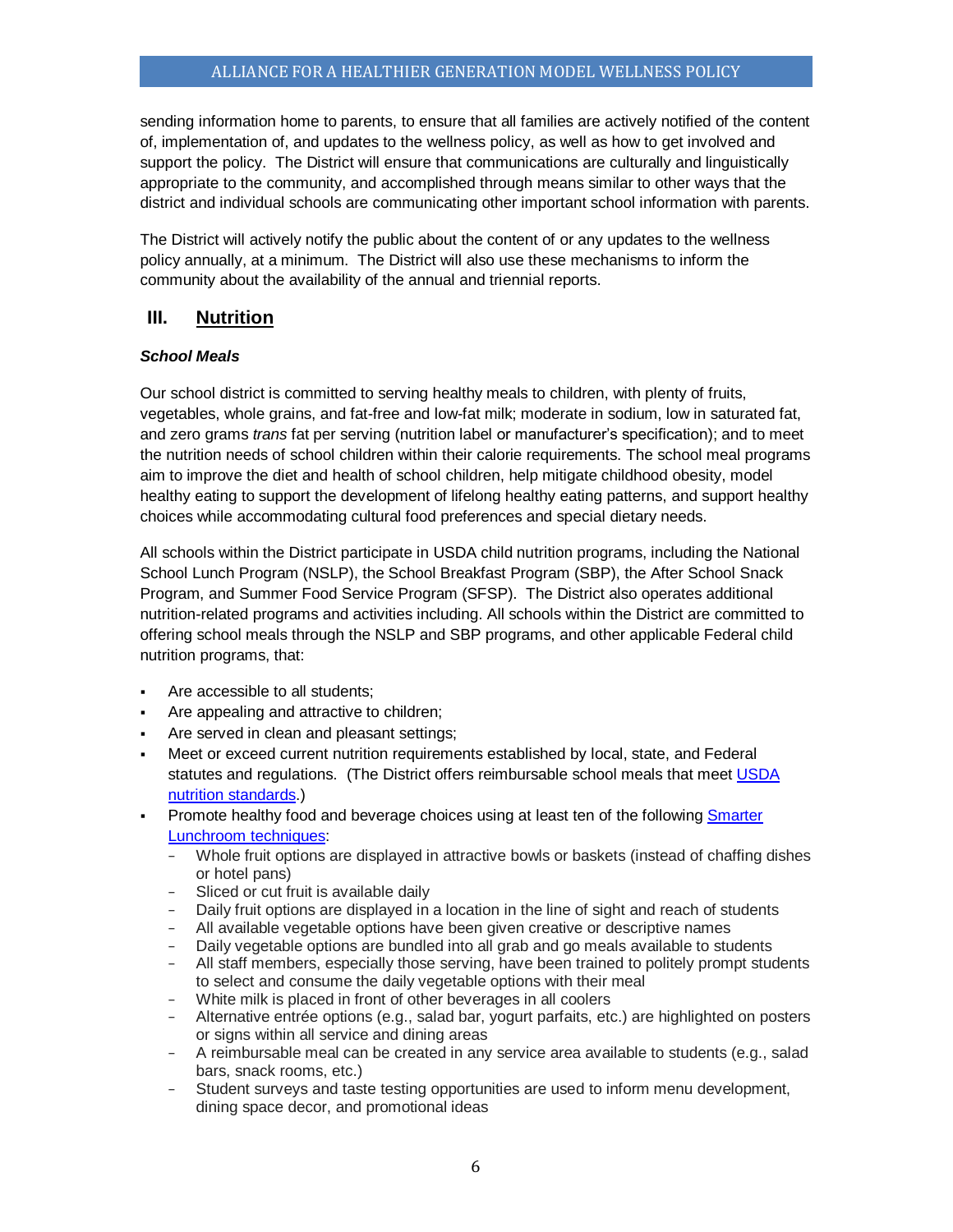- Student artwork is displayed in the service and/or dining areas
- Daily announcements are used to promote and market menu options
- Menus will be posted on the District website or individual school websites, and will include nutrient content and ingredients.
- The District child nutrition program will accommodate students with special dietary needs.
- Students will be allowed at least 10 minutes to eat breakfast and at least 20 minutes to eat lunch, counting from the time they have received their meal and are seated (meets HSP Gold level). Students are served lunch at a reasonable and appropriate time of day.
- Lunch will follow the recess period to better support learning and healthy eating.
- Participation in Federal child nutrition programs will be promoted among students and families to help ensure that families know what programs are available in their children's school.

#### *Staff Qualifications and Professional Development*

All school nutrition program directors, managers, and staff will meet or exceed hiring and annual continuing education/training requirements in the [USDA professional standards for child nutrition](http://www.fns.usda.gov/sites/default/files/CN2014-0130.pdf)  [professionals.](http://www.fns.usda.gov/sites/default/files/CN2014-0130.pdf) These school nutrition personnel will refer t[o USDA's Professional Standards for](http://professionalstandards.nal.usda.gov/)  [School Nutrition Standards website](http://professionalstandards.nal.usda.gov/) to search for training that meets their learning needs.

#### *Water*

To promote hydration, free, safe, unflavored drinking water will be available to all students throughout the school day\* and throughout every school campus\* ("school campus" and "school day" are defined in the glossary). The District will make drinking water available where school meals are served during mealtimes. In addition, students will be allowed to bring and carry (approved) water bottles filled with only water with them throughout the day.

 All water sources and containers will be maintained on a regular basis to ensure good hygiene standards. Such sources and containers may include drinking fountains, water jugs, hydration stations, water jets, and other methods for delivering drinking water.]

# *Competitive Foods and Beverages*

The District is committed to ensuring that all foods and beverages available to students on the school campus\* during the school day\* support healthy eating. The foods and beverages sold and served outside of the school meal programs (i.e., "competitive" foods and beverages) will meet the USDA Smart Snacks in School nutrition standards, at a minimum. Smart Snacks aim to improve student health and well-being, increase consumption of healthful foods during the school day, and create an environment that reinforces the development of healthy eating habits. A summary of the standards and information are available at:

[http://www.fns.usda.gov/healthierschoolday/tools-schools-smart-snacks.](http://www.fns.usda.gov/healthierschoolday/tools-schools-smart-snacks) The Alliance for a Healthier Generation provides a set of tools to assist with implementation of Smart Snacks available at [www.healthiergeneration.org/smartsnacks.](http://www.healthiergeneration.org/smartsnacks)

To support healthy food choices and improve student health and well-being, all foods and beverages outside the reimbursable school meal programs that are sold to students on the school campus during the school day will comply with the state of Arizona's policies. These standards will apply in all locations and through all services where foods and beverages are sold, which may include, but are not limited to, a la carte options in cafeterias, vending machines, school stores, and snack or food carts.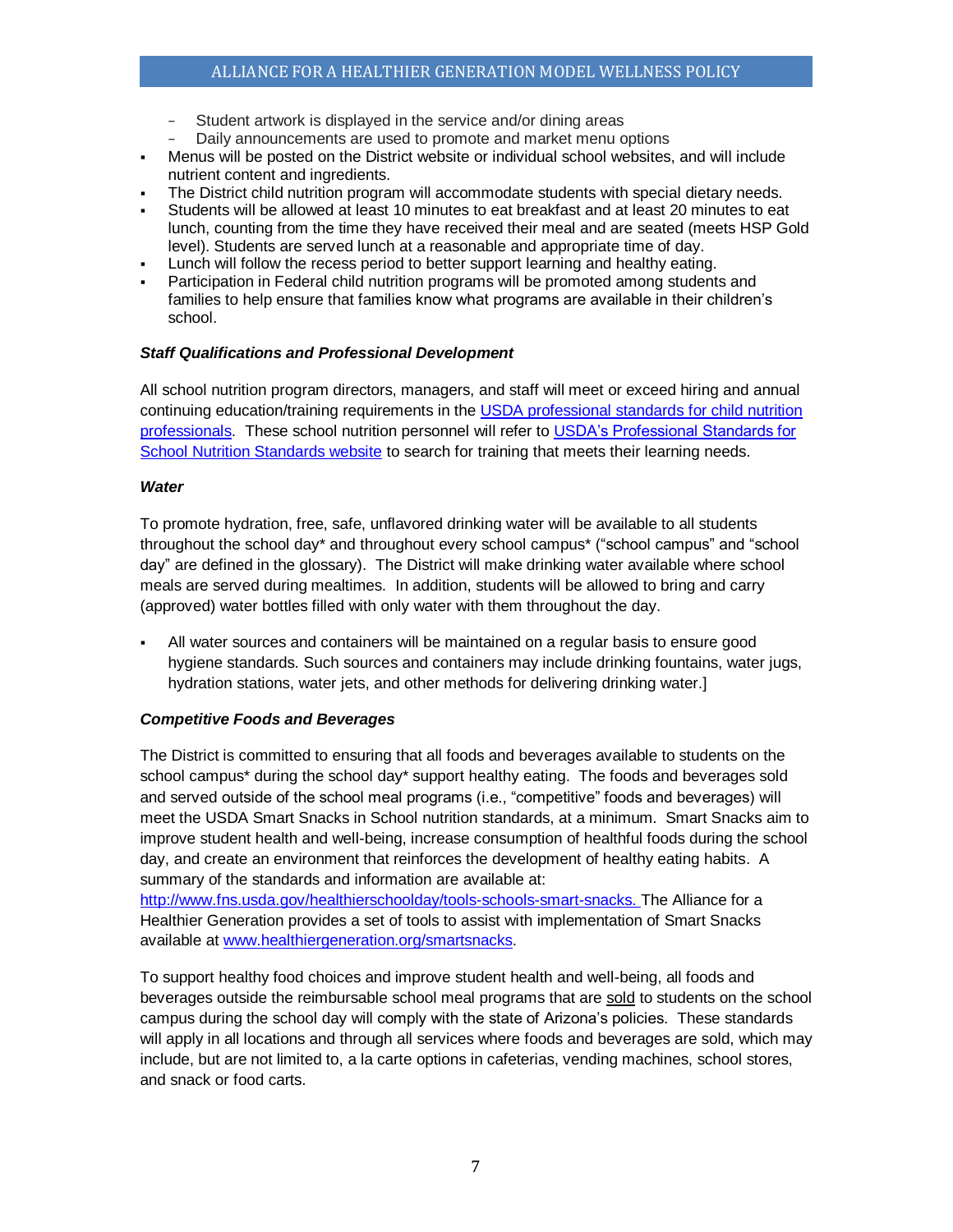# *Celebrations and Rewards*

All foods offered on the school campus will meet or exceed the USDA Smart Snacks in School nutrition standards, or Eloy Elementary School District will request a waiver from ADE NSLP, for events including:

- 1. Celebrations and parties. The district will provide a list of healthy party ideas to parents and teachers, including non-food celebration ideas. Healthy party ideas from the [Alliance for a](https://www.healthiergeneration.org/take_action/schools/snacks_and_beverages/celebrations/)  [Healthier Generation](https://www.healthiergeneration.org/take_action/schools/snacks_and_beverages/celebrations/) and from the [USDA.](http://healthymeals.nal.usda.gov/local-wellness-policy-resources/wellness-policy-elements/healthy-celebrations)
- 2. Classroom snacks brought by parents. The District will provide to parents a [list of foods and](https://www.healthiergeneration.org/live_healthier/eat_healthier/alliance_product_navigator/browse_products/?product_category_id=720)  [beverages that meet Smart Snacks](https://www.healthiergeneration.org/live_healthier/eat_healthier/alliance_product_navigator/browse_products/?product_category_id=720) nutrition standards; and
- 3. Rewards and incentives. The District will provide teachers and other relevant school staff a list of alternative ways to reward children</u>. Foods and beverages will not be used as a reward, or withheld as punishment for any reason, such as for performance or behavior.

#### *Fundraising*

Foods and beverages that meet or exceed the USDA Smart Snacks in Schools nutrition standards may be sold through fundraisers on the school campus\* during the school day\*. The District will make available to parents and teachers a list of healthy fundraising ideas [*examples from the [Alliance for a Healthier Generation](https://www.healthiergeneration.org/take_action/schools/snacks_and_beverages/fundraisers/) and the [USDA](http://healthymeals.nal.usda.gov/local-wellness-policy-resources/wellness-policy-elements/healthy-fundraising)*]. Eloy Elementary School District will request a waiver from ADE NSLP if outside the state requirements.

- Schools will encourage those promoting physical activity (such as walk-a-thons, jump rope for heart, fun runs, etc.).
- Fundraising during and outside school hours may include but are not limited to, donation nights at restaurants, cookie dough, candy and pizza sales, market days, etc.

# *Nutrition Promotion*

Nutrition promotion and education positively influence lifelong eating behaviors by using evidence-based techniques and nutrition messages, and by creating food environments that encourage healthy nutrition choices and encourage participation in school meal programs. Students and staff will receive consistent nutrition messages throughout schools, classrooms, gymnasiums, and cafeterias. Nutrition promotion also includes marketing and advertising nutritious foods and beverages to students and is most effective when implemented consistently through a comprehensive and multi-channel approach by school staff and teachers, parents, students, and the community.

The District will promote healthy food and beverage choices for all students throughout the school campus, as well as encourage participation in school meal programs. This promotion will occur through at least:

- Implementing evidence-based healthy food promotion techniques through the school meal programs using [Smarter Lunchroom techniques;](http://smarterlunchrooms.org/ideas) and
- Promoting foods and beverages that meet the USDA Smart Snacks in School nutrition standards. Additional possible promotion techniques that the District and individual schools may use are available at [www.healthiergeneration.org/smartsnacks.](http://www.healthiergeneration.org/smartsnacks)

#### *Nutrition Education*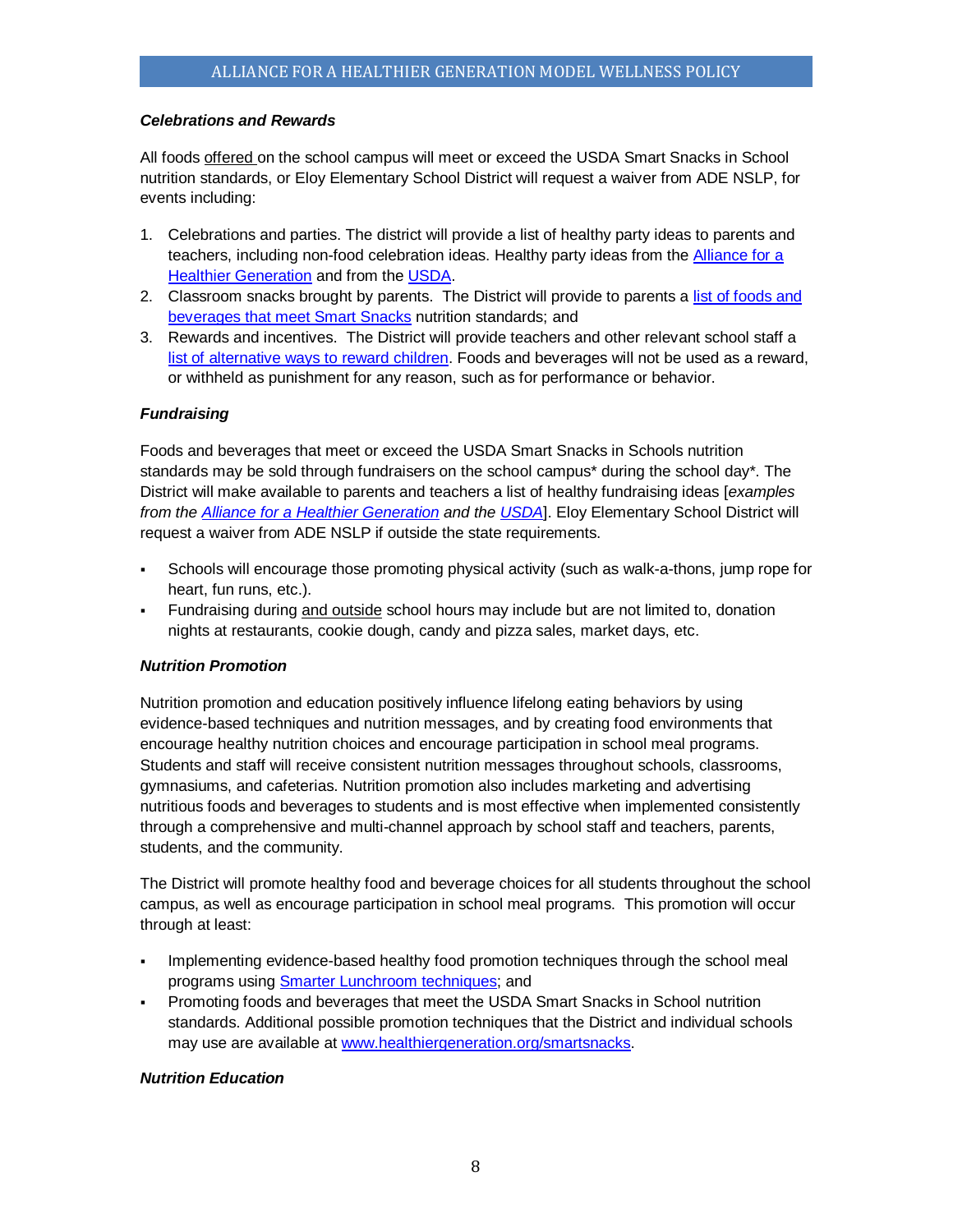The District aims to teach, model, encourage, and support healthy eating by students. Schools will provide nutrition education and engage in nutrition promotion that:

- Is designed to provide students with the knowledge and skills necessary to promote and protect their health;
- Is part of not only health education classes, but also integrated into other classroom instruction through subjects such as math, science, language arts, social sciences, and elective subjects;
- Include enjoyable, developmentally-appropriate, culturally-relevant, and participatory activities, such as cooking demonstrations or lessons, promotions, taste-testing, farm visits, and school gardens;
- Promote fruits, vegetables, whole-grain products, low-fat and fat-free dairy products, and healthy food preparation methods;
- Emphasize caloric balance between food intake and energy expenditure (promotes physical activity/exercise);
- Link with school meal programs, cafeteria nutrition promotion activities, school gardens, Farm to School programs, other school foods, and nutrition-related community services;
- Teach media literacy with an emphasis on food and beverage marketing; and
- Include nutrition education training for teachers and other staff.

# *Essential Healthy Eating Topics in Health Education*

The District will include in the health education curriculum the following essential topics on healthy eating:

- The relationship between healthy eating and personal health and disease prevention
- Food guidance fro[m MyPlate](http://www.choosemyplate.gov/)
- Reading and using USDA's food labels
- Eating a variety of foods every day
- Balancing food intake and physical activity
- Eating more fruits, vegetables, and whole grain products
- Choosing foods that are low in fat, saturated fat, and cholesterol and do not contain *trans* fat
- Choosing foods and beverages with little added sugars
- Eating more calcium-rich foods
- Preparing healthy meals and snacks
- Risks of unhealthy weight control practices
- Accepting body size differences
- Food safety
- Importance of water consumption
- Importance of eating breakfast
- Making healthy choices when eating at restaurants
- Eating disorders
- The Dietary Guidelines for Americans
- Reducing sodium intake
- Social influences on healthy eating, including media, family, peers, and culture
- How to find valid information or services related to nutrition and dietary behavior
- How to develop a plan and track progress toward achieving a personal goal to eat healthfully
- Resisting peer pressure related to unhealthy dietary behavior
- Influencing, supporting, or advocating for others' healthy dietary behavior

[USDA's Team Nutrition](http://www.fns.usda.gov/tn/team-nutrition) provides free nutrition education and promotion materials, including standards-based nutrition education curricula and lesson plans, posters, interactive games, menu graphics, and more.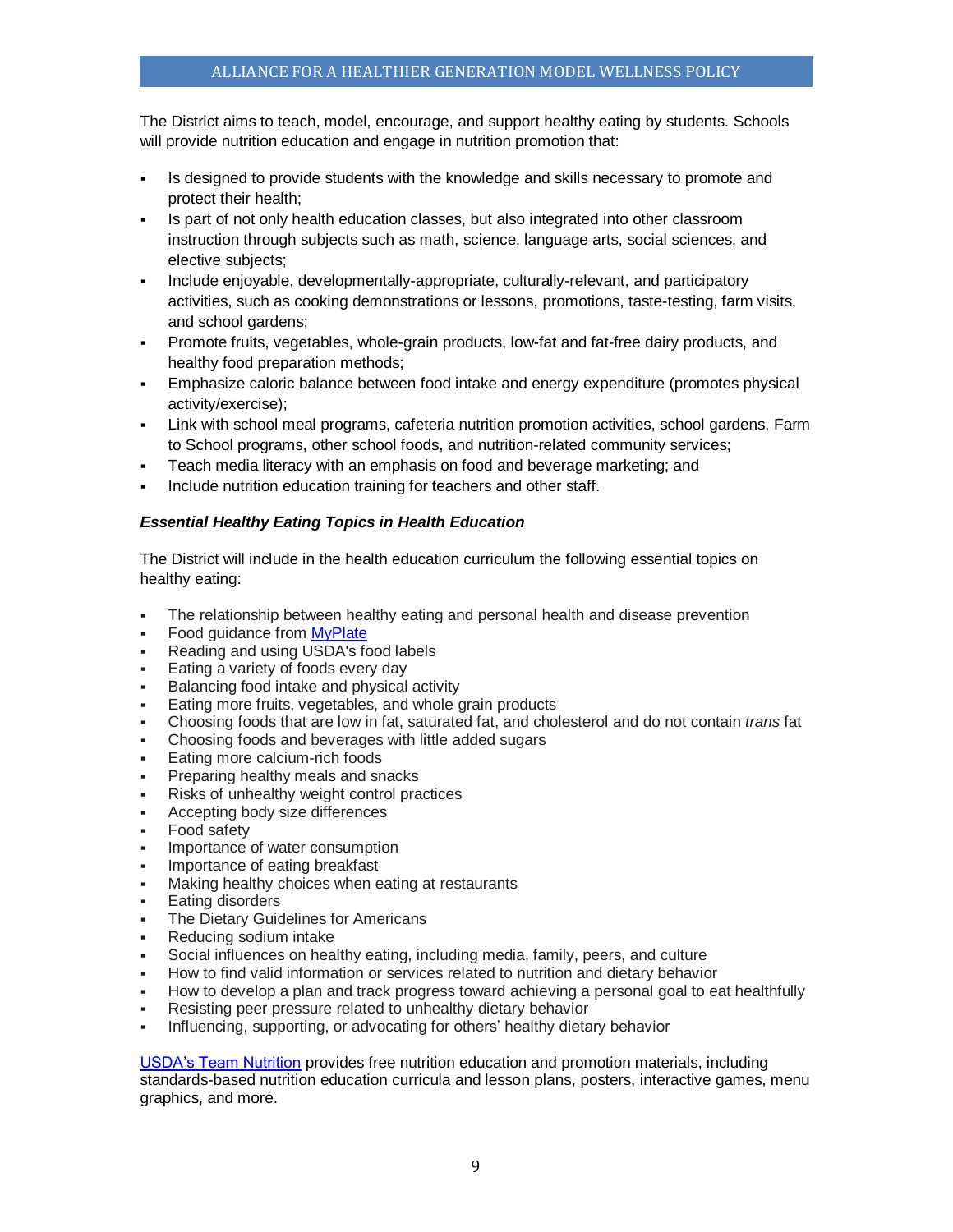# *Food and Beverage Marketing in Schools*

The District is committed to providing a school environment that ensures opportunities for all students to practice healthy eating and physical activity behaviors throughout the school day while minimizing commercial distractions. The District strives to teach students how to make informed choices about nutrition, health, and physical activity. These efforts will be weakened if students are subjected to advertising on District property that contains messages inconsistent with the health information the District is imparting through nutrition education and health promotion efforts. It is the intent of the District to protect and promote student's health by permitting advertising and marketing for only those foods and beverages that are permitted to be sold on the school campus, consistent with the District's wellness policy.

Any foods and beverages marketed or promoted to students on the school campus\* during the school day\* will meet or exceed the USDA Smart Snacks in School nutrition standards, such that only those foods that comply with or exceed those nutrition standards are permitted to be marketed or promoted to students.

Food advertising and marketing is defined<sup>15</sup> as an oral, written, or graphic statements made for the purpose of promoting the sale of a food or beverage product made by the producer, manufacturer, seller, or any other entity with a commercial interest in the product. This term includes, but is not limited to the following:

- Brand names, trademarks, logos or tags, except when placed on a physically present food or beverage product or its container.
- Displays, such as on vending machine exteriors.
- Corporate brand, logo, name, or trademark on school equipment, such as marquees, message boards, scoreboards, or backboards (Note: immediate replacement of these items are not required; however, districts will consider replacing or updating scoreboards or other durable equipment over time so that decisions about the replacement include compliance with the marketing policy.)
- Corporate brand, logo, name, or trademark on cups used for beverage dispensing, menu boards, coolers, trash cans, and other food service equipment; as well as on posters, book covers, pupil assignment books, or school supplies displayed, distributed, offered, or sold by the District.
- Advertisements in school publications or school mailings.
- Free product samples, taste tests, or coupons of a product, or free samples displaying advertising of a product.

# <span id="page-9-0"></span>**IV. Physical Activity**

Children and adolescents should participate in 60 minutes of physical activity every day. A substantial percentage of students' physical activity can be provided through a comprehensive, school-based physical activity program (CSPAP) that includes these components: physical education, recess, classroom-based physical activity, walk and bicycle to school, and out-ofschool time activities and the district is committed to providing these opportunities. Schools will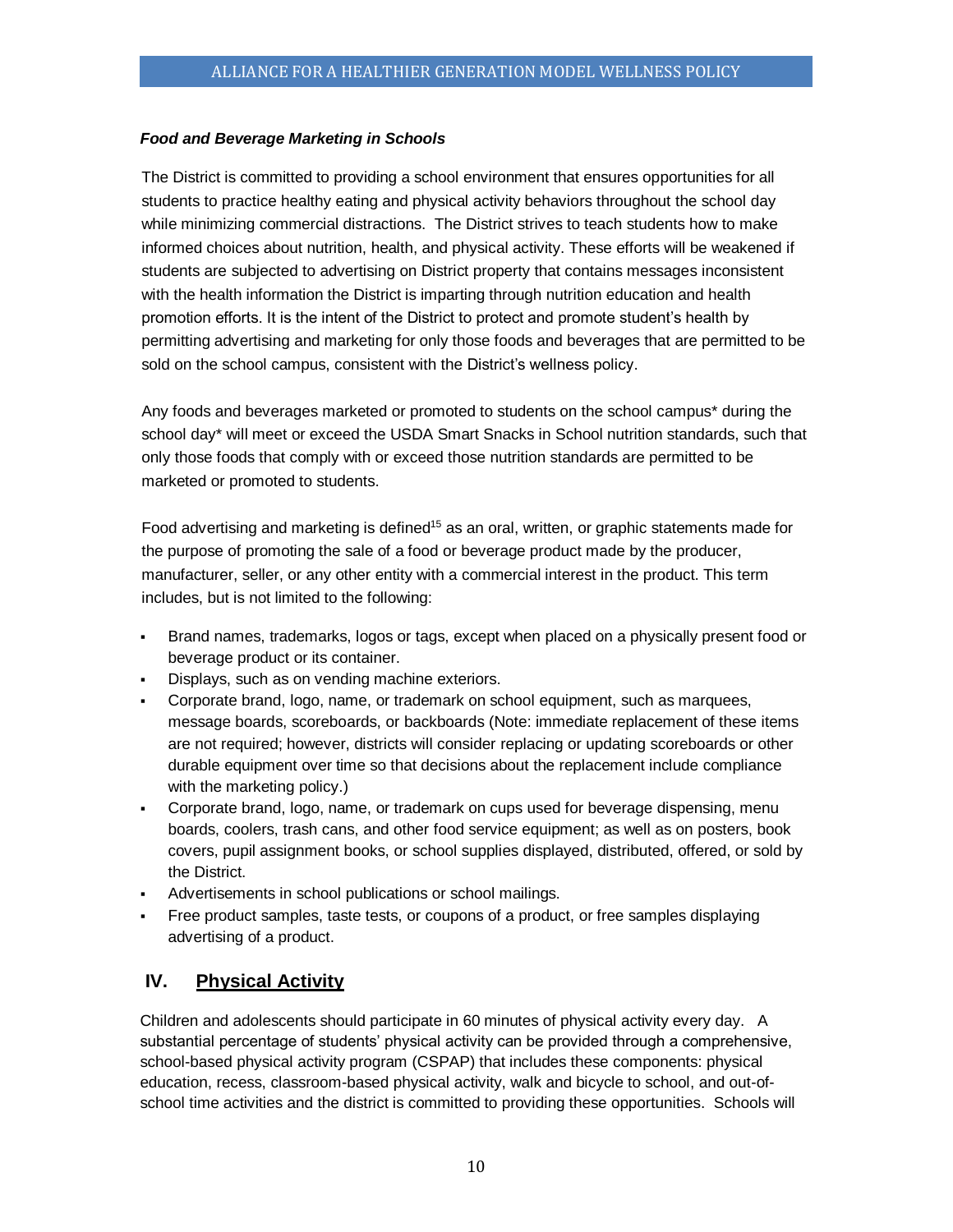ensure that these varied opportunities are in addition to, and not as a substitute for, physical education (addressed in "Physical Education" subsection). All schools in the district will be encouraged to participate in *Let's Move!* Active Schools [\(www.letsmoveschools.org\)](http://www.letsmoveschools.org/) in order to successfully address all CSPAP areas.

Physical activity during the school day (including but not limited to recess, physical activity breaks, or physical education) **will not be withheld** as punishment for any reason. *"This does not include participation on sports teams that have specific academic requirements*". The district will provide teachers and other school staff with a [list of ideas](http://cspinet.org/new/pdf/constructive_classroom_rewards.pdf) for alternative ways to discipline students.

To the extent practicable, the District will ensure that its grounds and facilities are safe and that equipment is available to students to be active. The District will conduct necessary inspections and repairs.

# *Physical Education*

The District will provide students with physical education, using an age-appropriate, sequential physical education curriculum consistent with national and state standards for physical education. The physical education curriculum will promote the benefits of a physically active lifestyle and will help students develop skills to engage in lifelong healthy habits, as well as incorporate essential health education concepts (discussed in the "*Essential Physical Activity Topics in Health Education*" subsection).

All students will be provided equal opportunity to participate in physical education classes. The District will make appropriate accommodations to allow for equitable participation for all students and will adapt physical education classes and equipment as necessary.

All District **elementary students** in each grade will receive physical education for at least 60-89 minutes per week throughout the school year.

The District physical education program will promote student physical fitness through individualized fitness and activity assessments (via the [Presidential Youth Fitness Program](http://www.pyfp.org/) or other appropriate assessment tool) and will use criterion-based reporting for each student.

- Students will be moderately to vigorously active for at least 50% of class time during most or all physical education class sessions).
- All physical education teachers in the Eloy Elementary School District will be required to participate in at least once a year professional development in education

# *Essential Physical Activity Topics in Health Education*

The District will include in the health education curriculum the following essential topics on physical activity:

- The physical, psychological, or social benefits of physical activity
- How physical activity can contribute to a healthy weight
- How physical activity can contribute to the academic learning process
- How an inactive lifestyle contributes to chronic disease
- Health-related fitness, that is, cardiovascular endurance, muscular endurance, muscular strength, flexibility, and body composition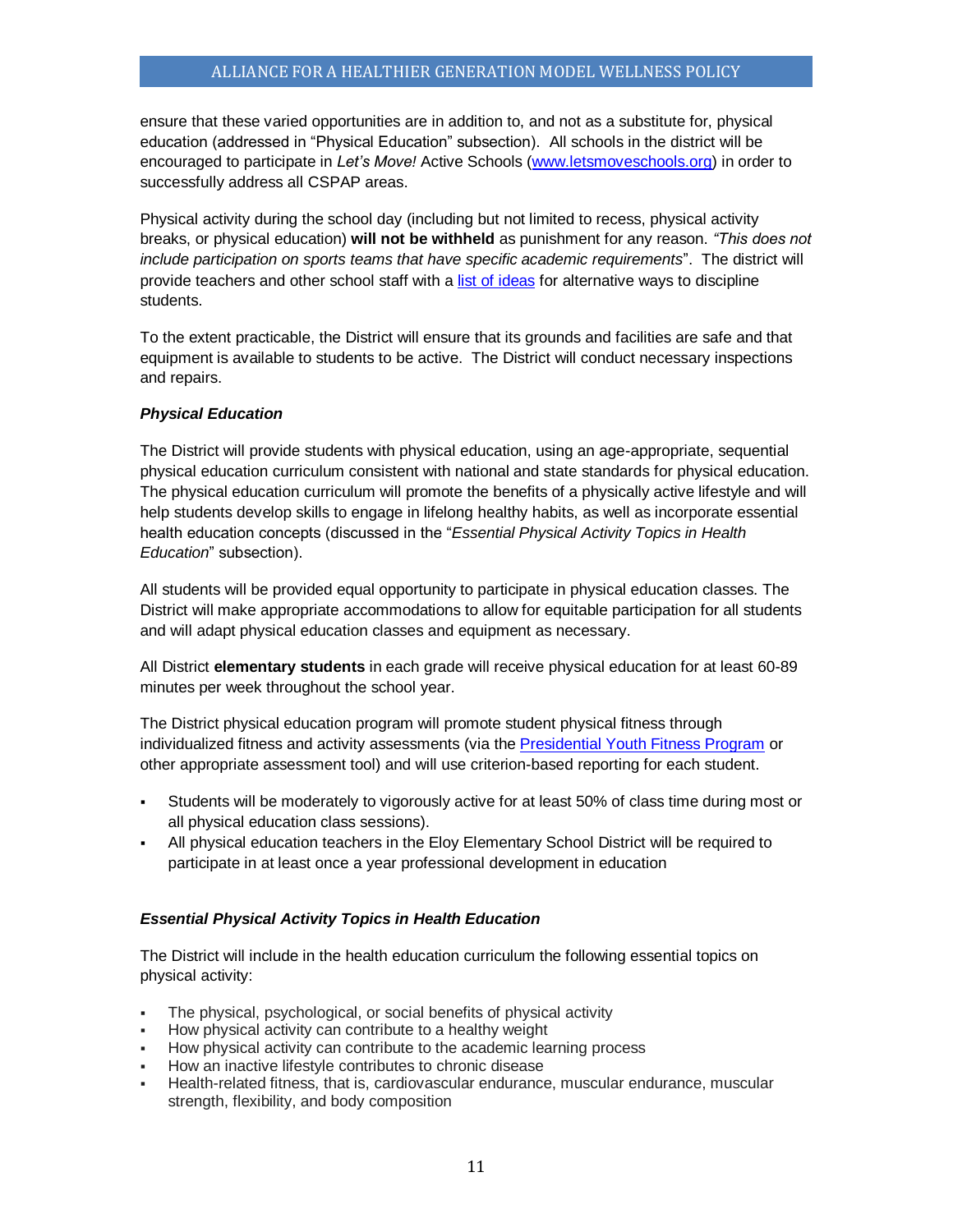# ALLIANCE FOR A HEALTHIER GENERATION MODEL WELLNESS POLICY

- Differences between physical activity, exercise, and fitness
- Phases of an exercise session, that is, warm up, workout, and cool down
- Overcoming barriers to physical activity
- Decreasing sedentary activities, such as TV watching
- Opportunities for physical activity in the community
- Preventing injury during physical activity
- Weather-related safety, for example, avoiding heat stroke, hypothermia, and sunburn while being physically active
- How much physical activity is enough, that is, determining frequency, intensity, time, and type of physical activity
- Developing an individualized physical activity and fitness plan
- Monitoring progress toward reaching goals in an individualized physical activity plan
- Dangers of using performance-enhancing drugs, such as steroids
- Social influences on physical activity, including media, family, peers, and culture
- How to find valid information or services related to physical activity and fitness
- How to influence, support, or advocate for others to engage in physical activity
- How to resist peer pressure that discourages physical activity

#### *Recess (Elementary)*

All elementary schools will offer at least **20 minutes of recess** on all or most days during the school year. (*This policy may be waived at the discretion of a school administrator)*. If recess is offered before lunch, schools will have appropriate hand-washing facilities and/or hand-sanitizing mechanisms located just inside/outside the cafeteria to ensure proper hygiene prior to eating and students are required to use these mechanisms before eating. Hand-washing time, as well as time to put away coats/hats/gloves, will be built in to the recess transition period/timeframe before students enter the cafeteria.

**Outdoor recess** will be offered when weather is feasible for outdoor play. [*Depending on regions or weather conditions, districts may insert weather guidelines or guidelines for outside play here. OR District could create new ones such as: "Students will be allowed outside for recess except when outdoor temperature is above/below District-set temperature, inclusive of wind chill factors, during "code orange" or "code red" days, during storms with lightening or thunder, or at the discretion of the building administrator based on his/her best judgment of safety conditions."*]

In the event that the school or district must conduct **indoor recess,** teachers and staff will follow the indoor recess guidelines that promote physical activity for students, to the extent practicable. [*Each school will maintain and enforce its own indoor recess guidelines.*]

Recess will complement, not substitute, physical education class. Recess monitors or teachers will encourage students to be active, and will serve as role models by being physically active alongside the students whenever feasible.

#### *Physical Activity Breaks (Elementary and Secondary)*

The District recognizes that students are more attentive and ready to learn if provided with periodic breaks when they can be physically active or stretch. Thus, students will be offered **periodic opportunities** to be active or to stretch throughout the day on all or most days during a typical school week. The District recommends teachers provide short (3-5 minute) physical activity breaks to students during and between classroom time. These physical activity breaks will complement, not substitute, for physical education class, recess, and class transition periods.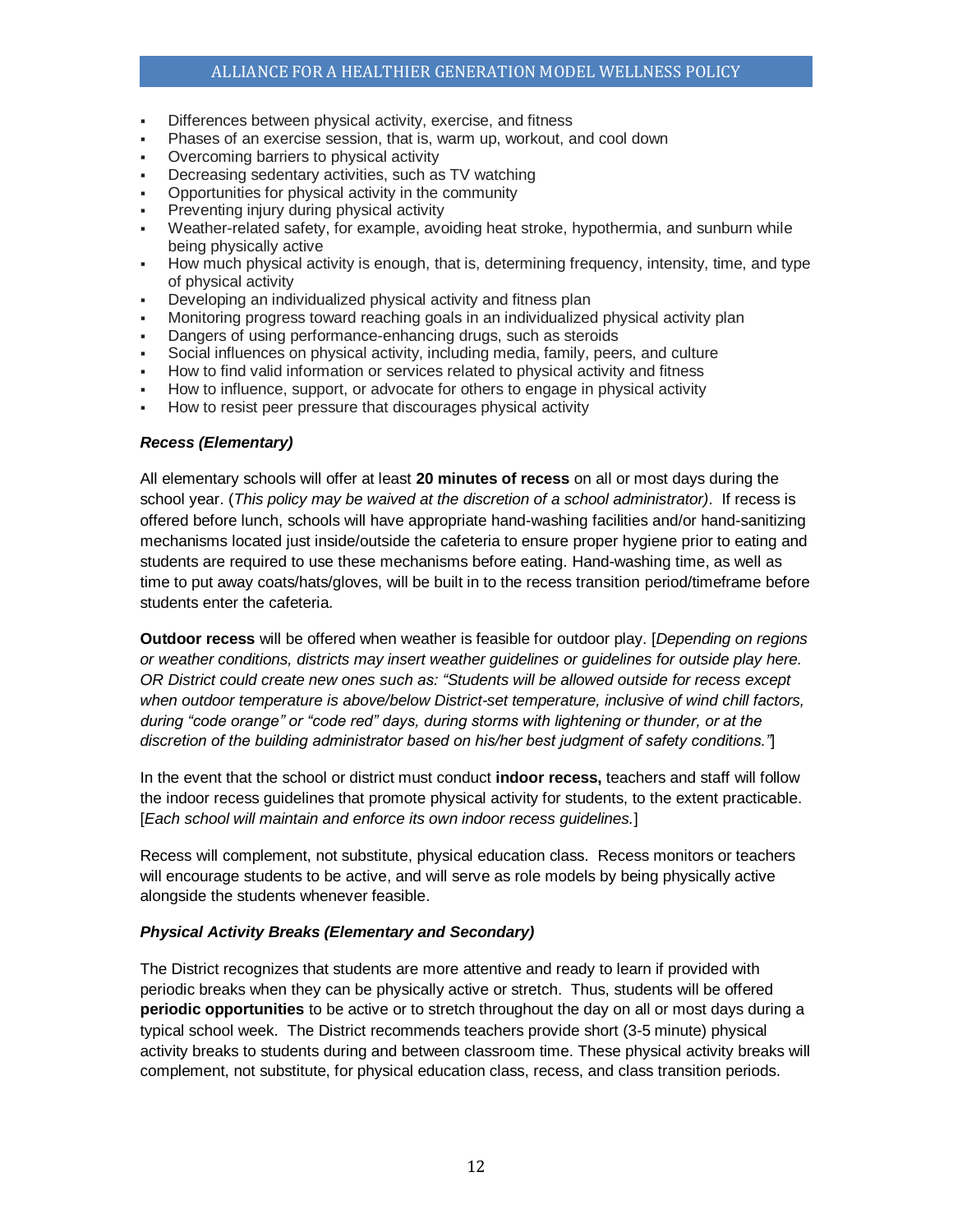The District will provide resources and links to resources, tools, and technology with ideas for physical activity breaks. Resources and ideas are available throug[h USDA](http://healthymeals.nal.usda.gov/resource-library/physical-activity-school-aged-children/activities-and-tools) and th[e Alliance for a](https://www.healthiergeneration.org/take_action/schools/physical_activity/physical_activities/)  [Healthier Generation.](https://www.healthiergeneration.org/take_action/schools/physical_activity/physical_activities/)

### *Active Academics*

Teachers will incorporate movement and kinesthetic learning approaches into "core" subject instruction when possible (e.g., science, math, language arts, social studies, and others) and do their part to limit sedentary behavior during the school day.

The District will support classroom teachers incorporating physical activity and employing kinesthetic learning approaches into core subjects by providing annual professional development opportunities and resources, including information on leading activities, activity options, as well as making available background material on the connections between learning and movement.

Teachers will serve as role models by being physically active alongside the students whenever feasible.

#### *Before and After School Activities*

The District offers opportunities for students to participate in physical activity either before and/or after the school day (or both) through a variety of methods, including appropriate and reasonable options such as clubs, physical activity in aftercare, intramurals, or varsity sports.

#### *Active Transport*

The District will support active transport to and from school, such as walking or biking. The District will encourage this behavior by engaging in *six or more* of the activities below; including but not limited to:

- Designation of safe or preferred routes to school
- Promotional activities such as participation in International Walk to School Week, National Walk and Bike to School Week
- Secure storage facilities for bicycles and helmets (e.g., shed, cage, fenced area)
- Instruction on walking/bicycling safety provided to students
- Promotion of safe routes program to students, staff, and parents via newsletters, websites, local newspaper
- Crossing guards are used
- **Crosswalks exist on streets leading to schools**
- Walking school buses are used
- Documentation of number of children walking and or biking to and from school
- Creation and distribution of maps of school environment (e.g., sidewalks, crosswalks, roads, pathways, bike racks, etc.)

# <span id="page-12-0"></span>**V. Other Activities that Promote Student Wellness**

The District will integrate wellness activities across the entire school setting, not just in the cafeteria, other food and beverage venues, and physical activity facilities. The District will coordinate and integrate other initiatives related to physical activity, physical education, nutrition, and other wellness components so all efforts are complementary, not duplicative, and work towards the same set of goals and objectives promoting student well-being, optimal development, and strong educational outcomes.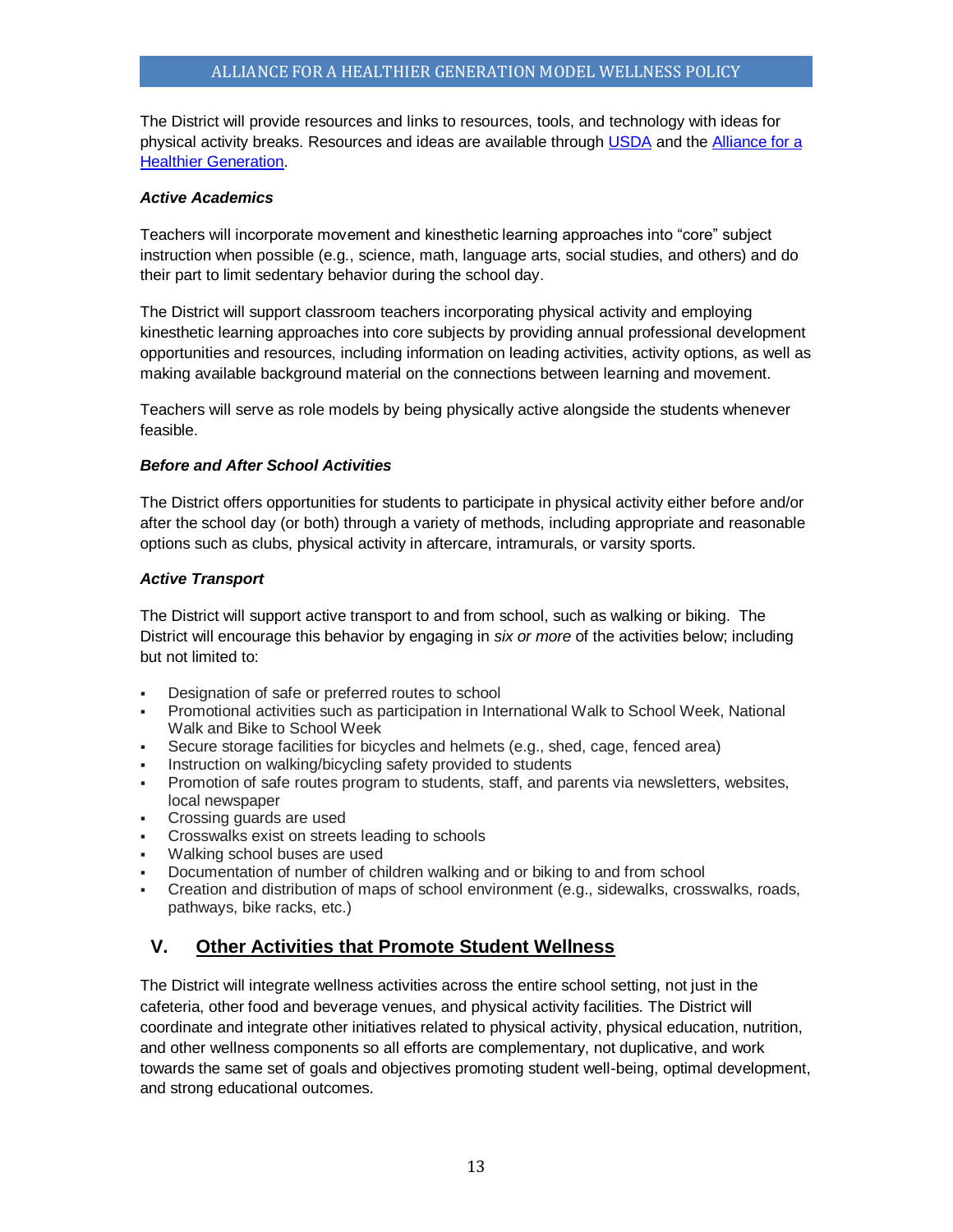Schools in the District are encouraged to coordinate content across curricular areas that promote student health, such as teaching nutrition concepts in mathematics, with consultation provided by either the school or the District's curriculum experts.

All efforts related to obtaining federal, state, or association recognition for efforts, or grants/funding opportunities for healthy school environments will be coordinated with and complementary of the wellness policy, including but not limited to ensuring the involvement of the DWC/SWC.

All school-sponsored events will adhere to the wellness policy. All school-sponsored wellness events will include physical activity opportunities.

# *Community Partnerships*

The District will continue relationships with community partners (i.e. hospitals, universities/colleges, local businesses, etc.) in support of this wellness policy's implementation. Existing and new community partnerships and sponsorships will be evaluated to ensure that they are consistent with the wellness policy and its goals.

# *Community Health Promotion and Engagement*

The District will promote to parents/caregivers, families, and the general community the benefits of and approaches for healthy eating and physical activity throughout the school year. Families will be informed and invited to participate in school-sponsored activities and will receive information about health promotion efforts.

As described in the "Community Involvement, Outreach, and Communications" subsection*,* the District will use electronic mechanisms (such as email or displaying notices on the district's website), as well as non-electronic mechanisms, (such as newsletters, presentations to parents, or sending information home to parents), to ensure that all families are actively notified of opportunities to participate in school-sponsored activities and receive information about health promotion efforts.

# *Staff Wellness and Health Promotion*

The DWC will have a staff wellness subcommittee that focuses on staff wellness issues, identifies and disseminates wellness resources, and performs other functions that support staff wellness in coordination with human resources staff. The subcommittee leader's name is Dr. Bill Eddings.

Schools in the District will implement strategies to support staff in actively promoting and modeling healthy eating and physical activity behaviors. Examples of strategies schools will use, as well as specific actions staff members can take, include Chubbee Buddees, FitBits, Pedometer Use, and Exercise Dance Classes. The District promotes staff member participation in health promotion programs and will support programs for staff members on healthy eating/weight management that are accessible and free or low-cost.

# *Professional Learning*

When feasible, the District will offer annual professional learning opportunities and resources for staff to increase knowledge and skills about promoting healthy behaviors in the classroom and school (e.g., increasing the use of kinesthetic teaching approaches or incorporating nutrition lessons into math class). Professional learning will help District staff understand the connections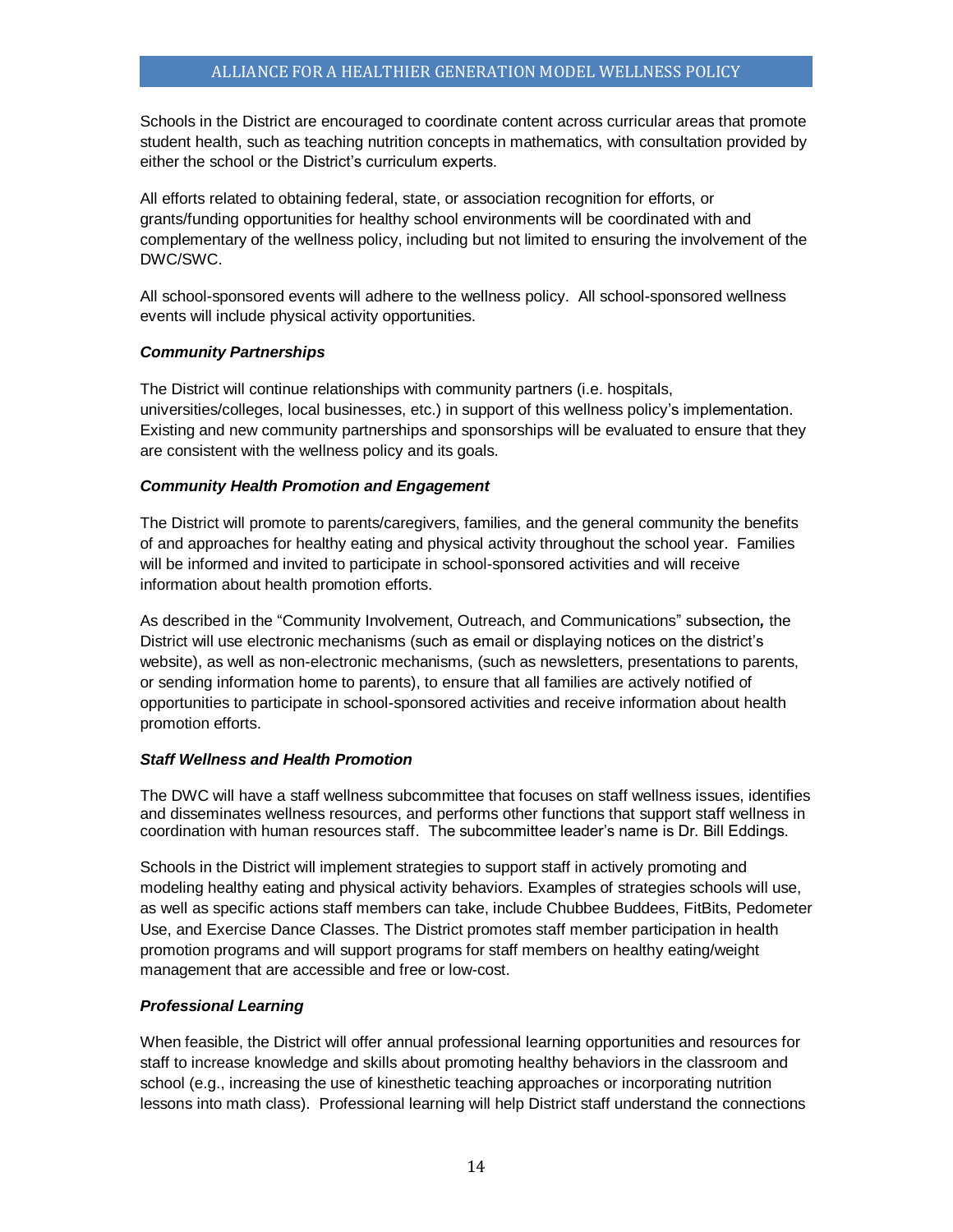between academics and health and the ways in which health and wellness are integrated into ongoing district reform or academic improvement plans/efforts.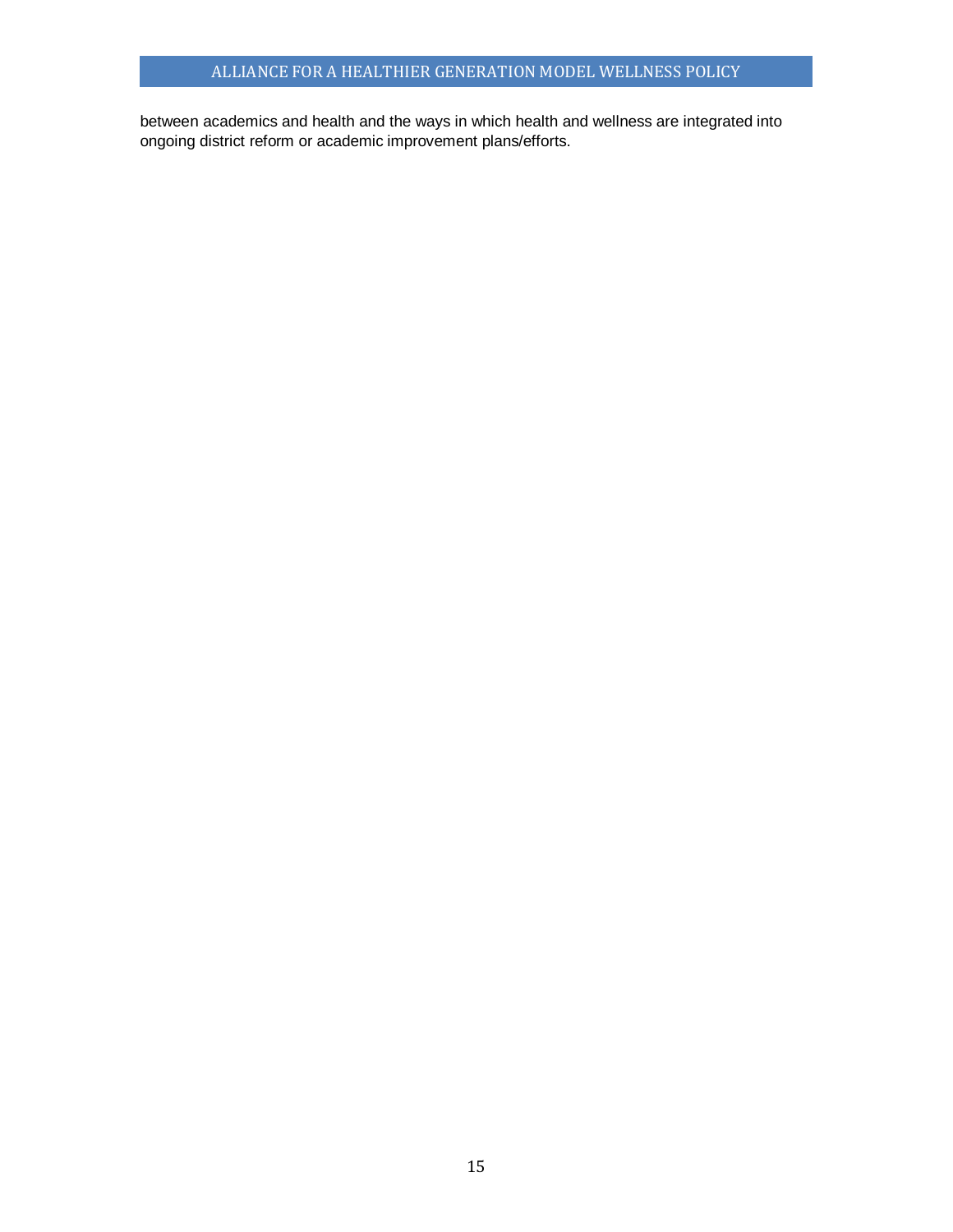# <span id="page-15-0"></span>*Glossary:*

**Extended School Day** - time during before and after-school activities that include clubs, intramural sports, band and choir practice, drama rehearsals, etc.

**School Campus** - areas that are owned or leased by the school and used at any time for schoolrelated activities such as the school building or on the school campus, including on the outside of the school building, school buses or other vehicles used to transport students, athletic fields, and stadiums (e.g. on scoreboards, coolers, cups, and water bottles), or parking lots.

**School Day** - midnight the night before to 30 minutes after the end of the instructional day.

**Triennial** – recurring every three years.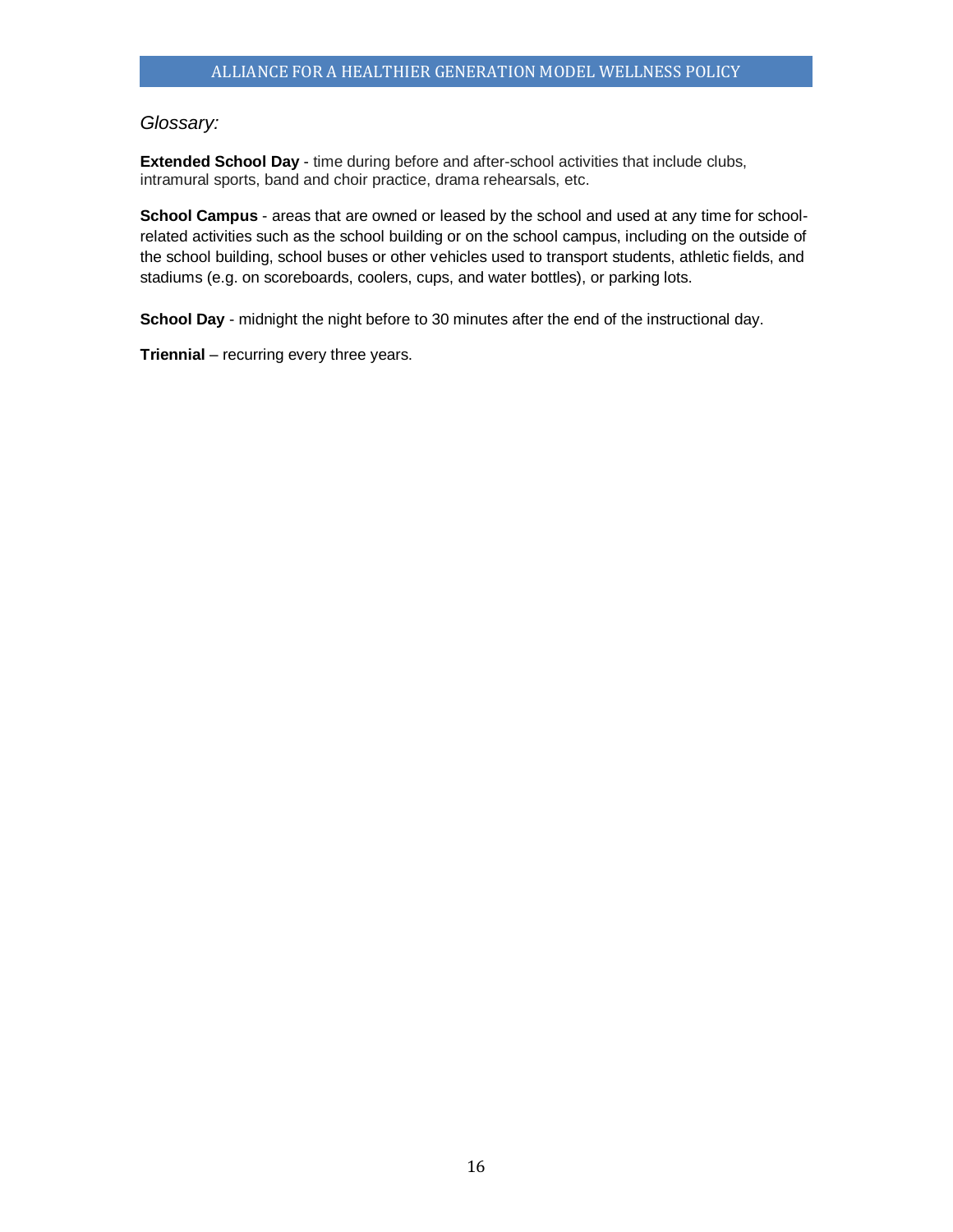| <b>School</b>                   | <b>Name</b>          | <b>Title</b>                    | <b>Email Address</b>        | <b>Role</b>         |
|---------------------------------|----------------------|---------------------------------|-----------------------------|---------------------|
| Eloy<br>Elementary<br><b>SD</b> | Angela Acuna         | Parent<br>Liaison               | angela.acuna@eloyesd.org    | Parent<br>Liaison   |
| Eloy<br>Intermediate            | David<br>Crumbaker   | <b>PE</b> Teacher               | david.crumbaker@eloyesd.org | PE Teacher          |
| Eloy<br>Elementary<br>SD        | <b>Trina Masters</b> | <b>Food Service</b><br>Director | trina.masters@eloyesd.org   | <b>Food Service</b> |
| <b>Curiel Primary</b><br>School | Dawn Cooper          | $2nd$ Grade<br>Teacher          | dawn.cooper@eloyesd.org     | Teacher             |
| Eloy<br>Elementary<br>SD        | Diane Wright         | <b>District Nurse</b>           | diane.wright@eloyesd.org    | <b>Nurse</b>        |
| Eloy<br>Elementary<br><b>SD</b> | Shenetta Osei        | <b>District</b><br>Counselor    | shenetta.osei@eloyesd.org   | Counselor           |

# <span id="page-16-0"></span>Appendix A: School Level Contacts

l

<sup>4</sup> Murphy JM, Pagano ME, Nachmani J, Sperling P, Kane S, Kleinman RE. The relationship of school breakfast to psychosocial and academic functioning: Cross-sectional and longitudinal observations in an inner-city school sample. Archives of Pediatrics and Adolescent Medicine. 1998;152(9):899–907.

<sup>1</sup> Bradley, B, Green, AC. Do Health and Education Agencies in the United States Share Responsibility for Academic Achievement and Health? A Review of 25 years of Evidence About the Relationship of Adolescents' Academic Achievement and Health Behaviors, Journal of Adolescent Health. 2013; 52(5):523–532.

<sup>2</sup> Meyers AF, Sampson AE, Weitzman M, Rogers BL, Kayne H. School breakfast program and school performance. American Journal of Diseases of Children. 1989;143(10):1234–1239.

<sup>3</sup> Murphy JM. Breakfast and learning: an updated review. Current Nutrition & Food Science. 2007; 3:3–36.

<sup>5</sup> Pollitt E, Mathews R. Breakfast and cognition: an integrative summary. American Journal of Clinical Nutrition. 1998; 67(4), 804S–813S.

<sup>6</sup> Rampersaud GC, Pereira MA, Girard BL, Adams J, Metzl JD. Breakfast habits, nutritional status, body weight, and academic performance in children and adolescents. Journal of the American Dietetic Association. 2005;105(5):743–760, quiz 761–762.

<sup>7</sup> Taras, H. Nutrition and student performance at school. Journal of School Health. 2005;75(6):199–213.

<sup>8</sup> MacLellan D, Taylor J, Wood K. Food intake and academic performance among adolescents. Canadian Journal of Dietetic Practice and Research. 2008;69(3):141–144.

<sup>9</sup> Neumark-Sztainer D, Story M, Dixon LB, Resnick MD, Blum RW. Correlates of inadequate consumption of dairy products among adolescents. Journal of Nutrition Education. 1997;29(1):12–20.

<sup>10</sup> Neumark-Sztainer D, Story M, Resnick MD, Blum RW. Correlates of inadequate fruit and vegetable consumption among adolescents. Preventive Medicine. 1996;25(5):497–505.

<sup>11</sup> Centers for Disease Control and Prevention. *The association between school-based physical activity, including physical education, and academic performance*. Atlanta, GA: US Department of Health and Human Services, 2010.